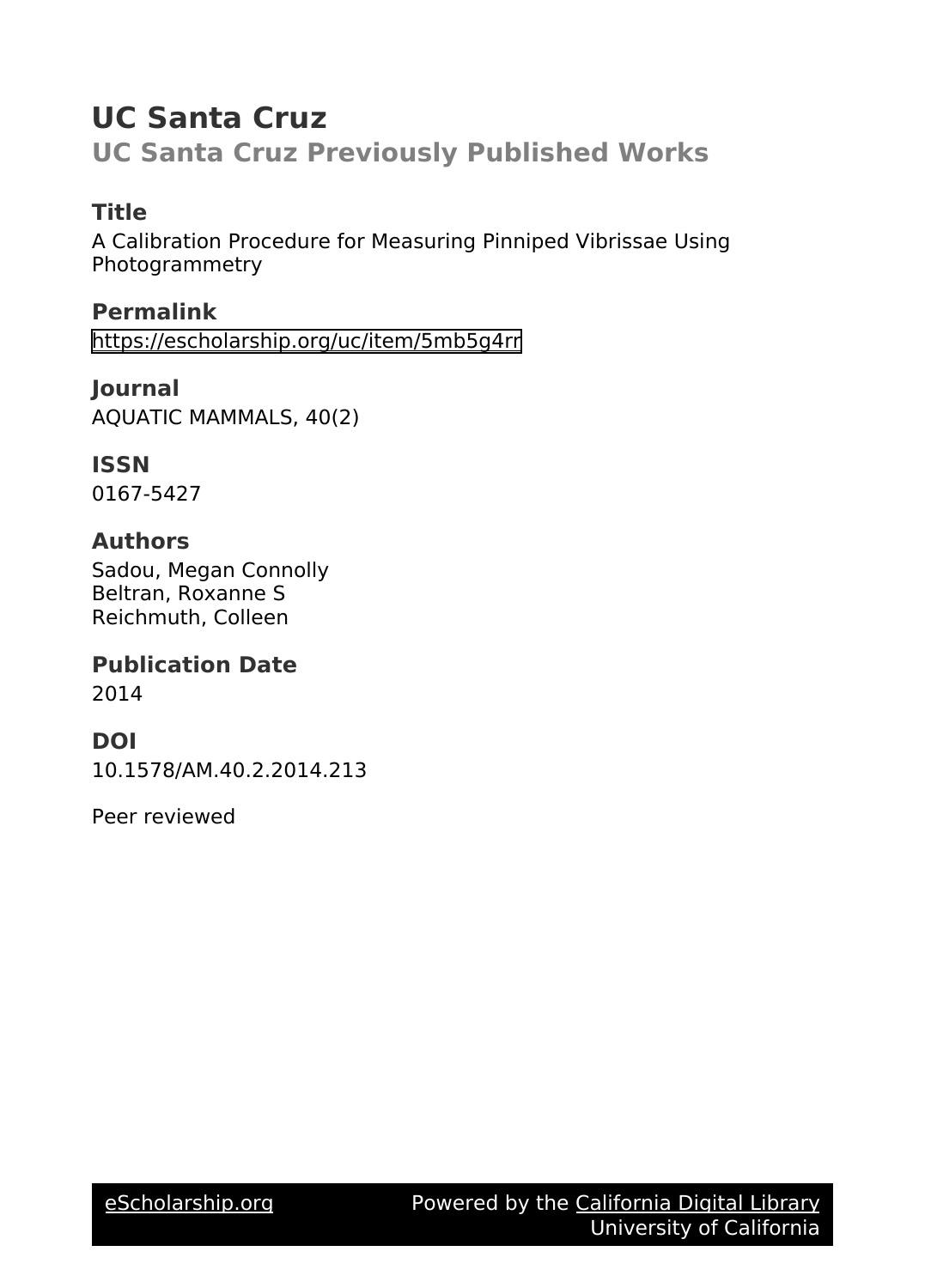#### **Short Note**

#### **A Calibration Procedure for Measuring Pinniped Vibrissae Using Photogrammetry**

Megan Connolly Sadou,<sup>1</sup> Roxanne S. Beltran,<sup>2</sup> and Colleen Reichmuth<sup>1</sup>

*1 Institute of Marine Sciences, Long Marine Laboratory, University of California Santa Cruz, Santa Cruz, CA 95060, USA E-mail: coll@ucsc.edu 2 Department of Ecology and Evolutionary Biology, University of California Santa Cruz, Santa Cruz, CA 95060, USA*

Stable isotope analysis (SIA) of vibrissae (whiskers) can provide time-integrated dietary information for cryptic pinniped species when alternative methods are more invasive, costly, or unavailable (Hobson et al., 1996; Burton & Koch, 1999). Inert vibrissae archive foraging information in  $\delta^{13}$ C and  $\delta^{15}$ N isotopic signatures (Hirons et al., 2001; Newsome et al., 2010), and this serially encoded information can be used to investigate prey composition and foraging location of far-ranging species (Hirons et al., 2001; Lewis et al., 2006; Cherel et al., 2009; Graham et al., 2010; Hückstädt et al., 2012). Assigning temporal intervals to stable isotope data provides essential context to interpret  $\delta^{13}$ C and  $\delta^{15}$ N signatures; however, this effort requires knowledge of species-specific vibrissal growth rates (Newsome et al., 2010).

Unfortunately, retention and growth of vibrissae vary among species and even within individuals, making it challenging to identify temporal intervals for stable isotope analyses. Shedding cycles and growth rates that constrain the synthesis of vibrissal tissue (and thus isotopic information) appear to be species-specific in pinnipeds (Ling, 1966; Hirons et al., 2001; Greaves et al., 2004; Zhao & Schell, 2004; Hall-Aspland et al., 2005; Cherel et al., 2009; Newland et al., 2011) and other mammals (Oliver, 1966; Lyne et al., 1974; Ibrahim & Wright, 1975; Robertson et al., 2013; Tyrrell et al., 2013). Otariid pinnipeds show consistent growth and multiyear retention of vibrissae (Hirons et al., 2001; Cherel et al., 2009), whereas most phocids (apart from the leopard seal [*Hydrurga leptonyx*]; Hall-Aspland et al., 2005) exhibit annual shedding patterns with rapid nonlinear growth that slows as whiskers increase in length (Hirons et al., 2001; Greaves et al., 2004; Zhao & Schell, 2004; Newland et al., 2011). In general, the asymptotic (maximal) length of a given vibrissa is correlated with its relative position on the mystacial bed

(Oliver, 1966; Brecht et al., 1997; Greaves et al., 2004). Observations of variation in the vibrissal growth of individual pinniped subjects (Newland et al., 2011) and descriptions of growth for rodent mystacial vibrissae provide further evidence that growth also depends on the asymptotic length and position of a vibrissa within the bed (Oliver, 1966; Lyne et al., 1974; Ibrahim & Wright, 1975).

Due to these potential confounds, three outstanding questions about vibrissal growth dynamics must be resolved for each species in order to apply an accurate timestamp to each sample: (1) What is the nature of growth (i.e., linear or nonlinear) in the vibrissae? (2) Does variation in vibrissal growth of the species or individual preclude the systematic prediction of growth rates? and (3) Do estimates of vibrissal life cycles (i.e., growth rates, retention, and shedding intervals) provide sufficient information for SIA researchers to consistently relate isotopic signatures in vibrissal segments to annual foraging cycles? To answer these questions, repeated measures of total length obtained for many vibrissae on the mystacial bed are essential. Such serial measurements are difficult to directly obtain in living animals, but photogrammetry is one method that is appropriate for this high-resolution sampling.

Photogrammetry can be used to quickly and unobtrusively measure changes in anatomical lengths of living pinnipeds (Haley et al., 1991; Bell et al., 1997; Greaves et al., 2004; Sanvito et al., 2007). Measurement precision can be gained through standardizing animal position (Bell et al., 1997) and validating calibrated measurements from photographs to directly measured morphometric parameters (Haley et al., 1991). In the case of vibrissae, photographs can account for only the visible length and not the intradermal portion of the vibrissa (the portion encased by the follicle). Photogrammetry can also lead to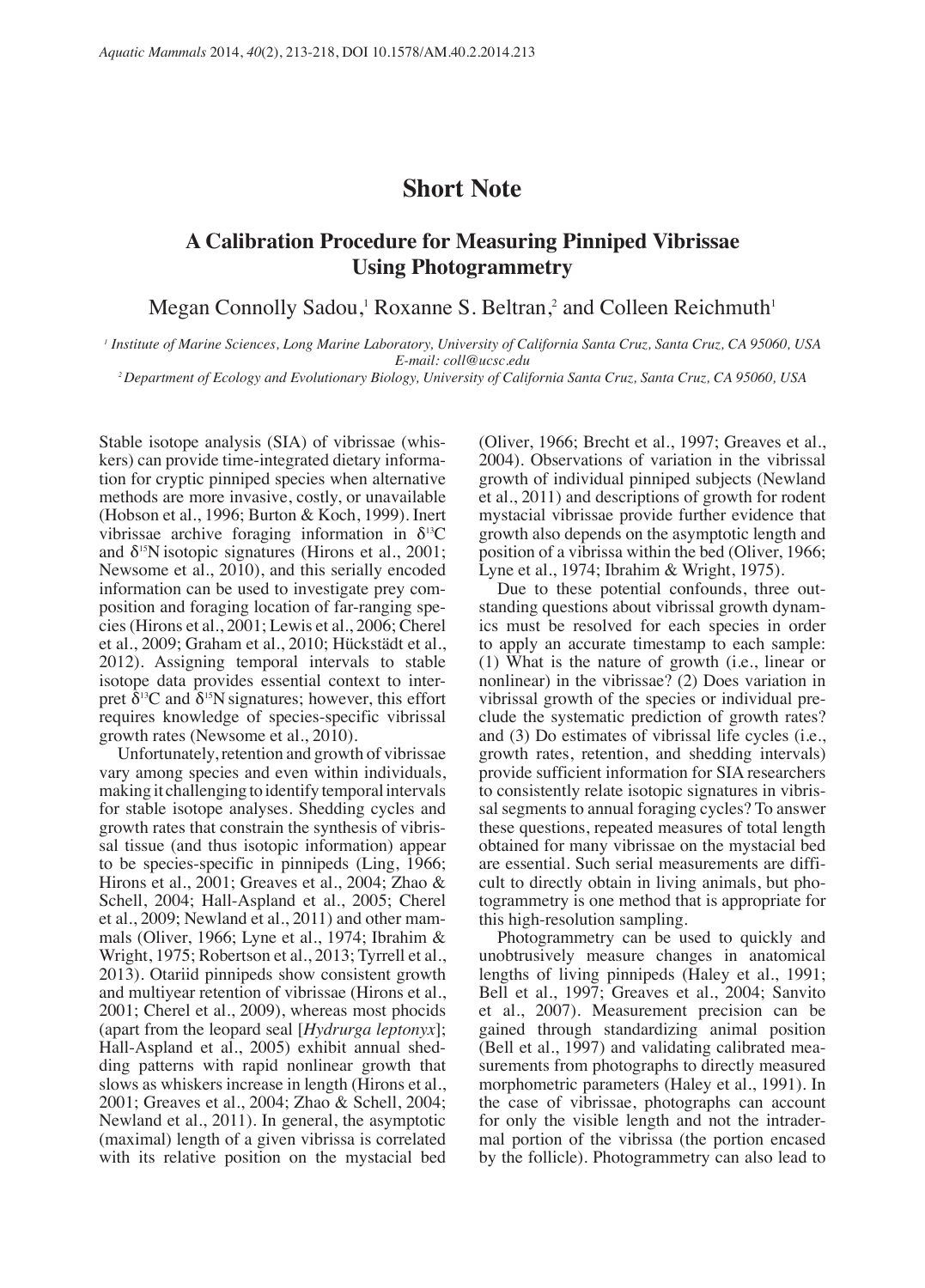underestimation in length because three-dimensional curved structures are distorted when flattened into two-dimensional images (Kelley et al., 1973). Thus, the method requires calibration of photogrammetric measurements of visible vibrissal length, obtained from live animals, to those of actual total vibrissal length. This validation would help to assess whether photogrammetry can provide legitimate data to quantify growth rates for the interpretation of isotopic signatures.

Herein, we propose and evaluate a calibration procedure for a simple photogrammetric method for use in vibrissal growth studies and applications to stable isotope analysis. Specifically, we (1) determine the extent to which *in situ* photogrammetric measurements can predict *ex situ* total vibrissal length in three pinniped species, and (2) evaluate whether a common correction factor for vibrissal length can be used for pinnipeds or whether species-specific corrections are required.

We compared *in situ* photogrammetry with *ex situ* direct measurements to determine the length of vibrissae from nine intact, postmortem animals at The Marine Mammal Center in Sausalito, California. Both types of measurements were obtained for the mystacial vibrissae of three northern elephant seals (*Mirounga angustirostris*), three harbor seals (*Phoca vitulina*), and three California sea lions (*Zalophus californianus*). All subjects were pups or yearlings, with the exception of one adult female sea lion. To consistently identify individual whiskers, we created species-specific alpha-numeric mystacial bed maps (shown in

Figure 1) adapted from Dehnhardt & Kaminski (1995) and Brecht et al. (1997).

We refined the photogrammetric procedures described by Greaves et al. (2004) to measure the visible length of each vibrissa protruding from the follicle. We created a simple vibrissal measurement station to maintain a fixed position between a chin rest, which holds the head of the subject, and a mount for the digital camera (Figure 2A). Using this set-up, we obtained three photographs of the left mystacial bed and three photographs of the right mystacial bed from each animal. The photographs were calibrated with a scale bar that was placed against the mystacial bed on a plane perpendicular to the camera lens and resting above the last whisker of the apical mystacial row such that the scale appeared flat and in full view on the image (Figure 2B). One experienced technician measured the visible lengths of each mystacial vibrissa using *ImageJ* (*Image processing and analysis software in JAVA*, National Institute of Health, http://rsb.info.nih.gov/ij). We later compared the mean photogrammetric length of each whisker to direct *ex situ* measurements. To obtain the corresponding direct measurements, we marked each vibrissa at its visible base before extracting the entire whisker. Each vibrissa was straightened in a 3-mm-diameter acrylic cylinder for direct measurement of visible length (vibrissal tip to bottom of mark position) and total length (vibrissal tip to root) using an embedded mm scale. After comparing *in situ* and *ex situ* results, both measurements were found to be reliable to  $\pm$  1 mm.



**Figure 1.** Whiskers were identified using alphanumeric vibrissal bed maps for the (A) northern elephant seal, (B) harbor seal, and (C) California sea lion. Rows were denoted by letters and columns by serially assigned numbers, beginning with the most caudal follicle, following cross-species observations in mystacial bed architecture of rodents, terrestrial carnivores, and pinnipeds (Brecht et al., 1997).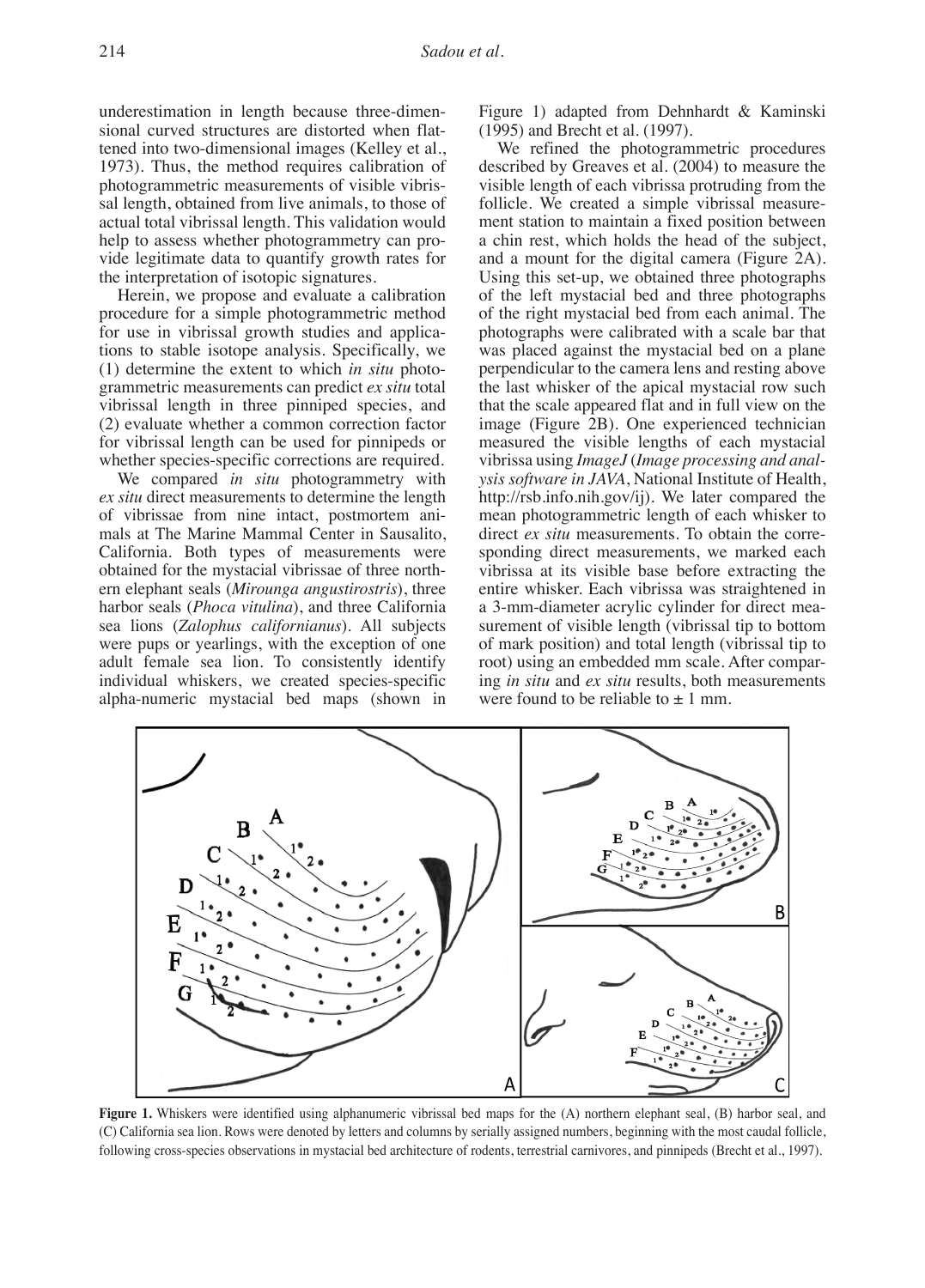

**Figure 2.** Depiction of (A) the standard set-up used to obtain the *in situ* photogrammetric measurements; (B) a typical photograph of the right mystacial bed used to quantify photogrammetric length of *in situ* vibrissae; and (C) the cylinder and scale used to directly measure extracted whiskers following photogrammetry. The configuration shown in panel B allowed the muzzle to be photographed from the left or right side at a fixed 30º angle to the transverse axis of the head using a Kodak 6.1 megapixel Z650 camera. The camera was placed 38 cm to the left or right of the chin station and 15 cm above the bottom of the chin cup; this provided a fixed 22º angle of incidence for photography.

Photographs were selected for analysis if whiskers were in focus, with the subject's head and scale bar appropriately positioned. Vibrissae within selected photographs were measured if the whisker bed follicle was visible and the whisker tip was uncovered and in the frame. Photographs from one northern elephant seal bed, one harbor seal bed, and one California sea lion bed did not satisfy photo criteria and were omitted. In the remaining images, 94% of the whiskers available qualified for photogrammetric analysis. We obtained matched samples of *in situ* photogrammetric visible, *ex situ* visible, and *ex situ* total lengths for 628 vibrissae across 15 mystacial beds. A typical right or left mystacial bed consisted of 51 ( $\pm$  1.6), 44 ( $\pm$  2.0), or 38 ( $\pm$  0.4) vibrissae for the northern elephant seals, harbor seals, or California sea lions, respectively. Vibrissae were distributed across seven rows in the phocids and six rows in the otariid subjects (Figure 1). Correlational analyses were conducted to determine the relationship between *in situ* visible length to *ex situ* total length and *ex situ* visible length to *ex situ* total length; these data are reported for each species in Table 1.

The photogrammetric measurements of visible vibrissal length underestimated actual total lengths as shown by slope values of  $> 1$  for each species (Table 1A). A strong positive correlation ( $r^2 \ge 0.92$ ,  $p < 0.0001$ ) existed between the photogrammetric (*in situ*) and direct (*ex situ*) measurement methods (Figure 3). Slopes were similar for each species, ranging from 1.17 to 1.18, but y-intercept values were species-specific, ranging from 4.2 to 12.2 mm. The *ex situ* visible length was also strongly correlated with *ex situ* total length ( $r^2 \ge 0.98$ ,  $p < 0.0001$ ); however, the slope of the models for each species diverged with increasing vibrissal length (Table 1B). These data suggest that the proportion of vibrissal length embedded in the follicle is both species-specific and dependent on the total length of a whisker. The maximum intradermal vibrissal lengths measured for the northern elephant seals  $(32 \text{ mm})$ , harbor seals (19 mm), and California sea lions (17 mm) can be compared to those previously reported for Saimaa ringed seals (*Phoca hispida saimensis*) and bearded seals (*Erignathus barbatus*) of 20 and 22 mm, respectively (Hyvärinen, 1989; Marshall et al., 2006). It is noteworthy that the variability in intradermal length observed in the present study was correlated with both whisker length and position on the mystacial bed, ranging 29 mm in the northern elephant seals  $(\pm)$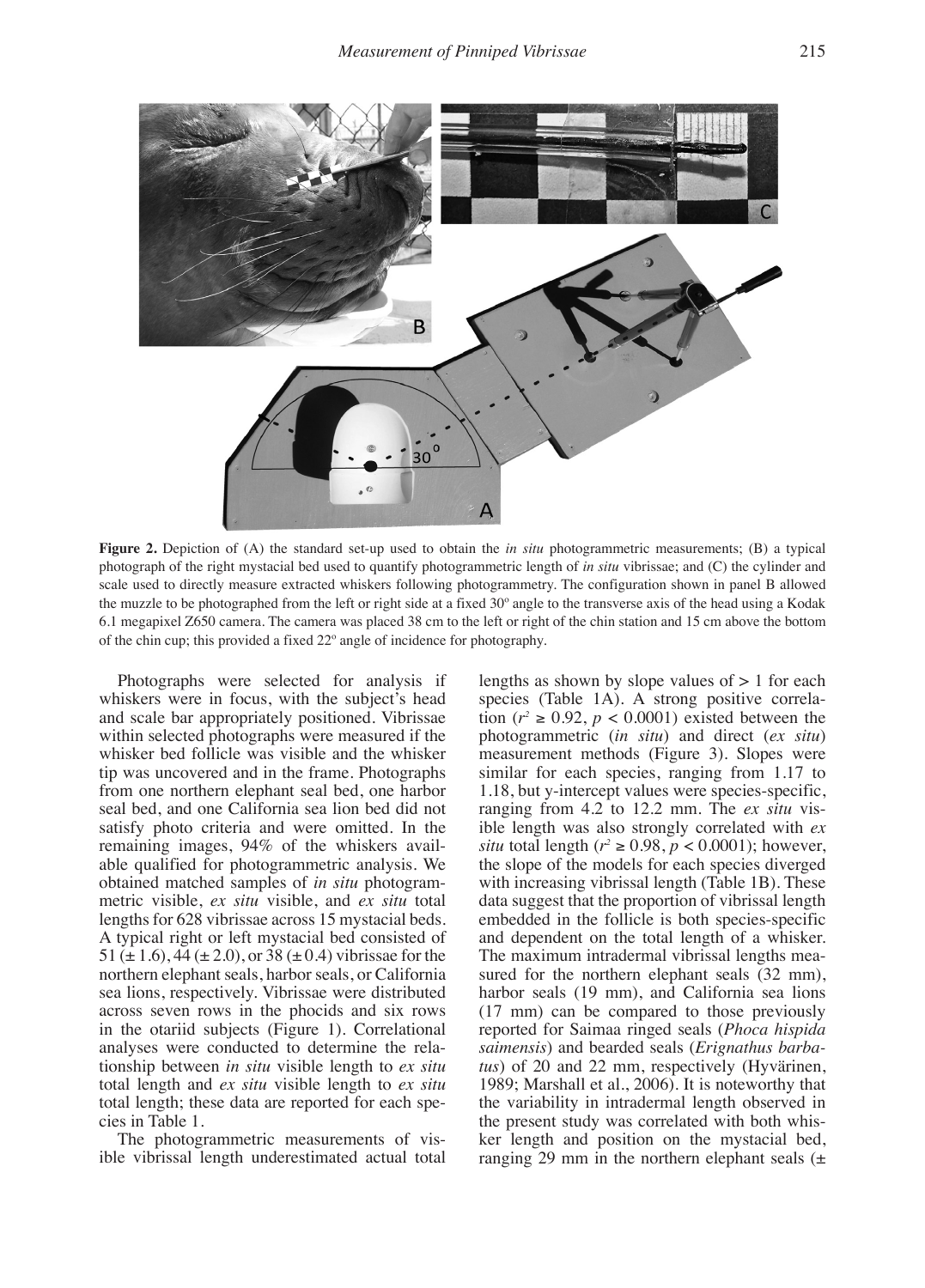**Table 1.** The parameters of slope-intercept models  $(r^2, n, \text{ and } p)$  were derived from  $(A)$  *in situ* photogrammetric visible vibrissal length plotted against *ex situ* total length and (B) *ex situ* visible vibrissal length plotted against *ex situ* total length for three pinniped species. Equation parameters are given in mm.

A. *In situ* photogrammetric visible length (P) vs *ex situ* total length (T)

| Species                | Slope-intercept model | $r^2$ |               |      |
|------------------------|-----------------------|-------|---------------|------|
| Northern elephant seal | $T = 1.18*P + 12.2$   | 0.93  | $\leq 0.0001$ | 242  |
| Harbor seal            | $T = 1.18*P + 8.1$    | 0.92  | $\leq 0.0001$ | 2.12 |
| California sea lion    | $T = 1.17*P + 4.2$    | 0.97  | < 0.0001      | 175  |

B. *Ex situ* visible length (V) vs *ex situ* total length (T)

| Species                | Slope-intercept model |      |               |     |
|------------------------|-----------------------|------|---------------|-----|
| Northern elephant seal | $T = 1.19*V + 5.3$    | 0.99 | $\leq 0.0001$ | 241 |
| Harbor seal            | $T = 1.14*V + 4.7$    | 0.98 | $\leq 0.0001$ | 217 |
| California sea lion    | $T = 1.09*V + 4.2$    | 0.99 | $\leq 0.0001$ | 180 |



**Figure 3.** *In situ* photogrammetric visible vibrissal length measurements reliably predicted *ex situ* directly measured total vibrissal length for three pinnipeds species. Total length data did not have error bars; each point represented a single direct measurement. Photogrammetric data points represented one mean value with SE error bars from three measurements. Parameters  $(r^2, n, \text{ and } p)$  for slope-intercept models were reported in Table 1A.

5.7 mm), 18 mm in the harbor seals  $(\pm 3.5 \text{ mm})$ , and 16 mm in the California sea lions  $(\pm 3.9 \text{ mm})$ .

These results demonstrate that photogrammetry sufficiently predicted actual total vibrissal length when standardized geometric relationships between the camera and mystacial bed controlled for error. Due to inherent differences in intradermal length by species, a universal calibration equation was not appropriate to predict total vibrissal length from photogrammetric values for these species. Rather, the most accurate measurements of vibrissae were obtained when species-specific corrections based on linear slope-intercept models were applied to photogrammetric data.

This work offers the preliminary step of validating the photogrammetric method for vibrissal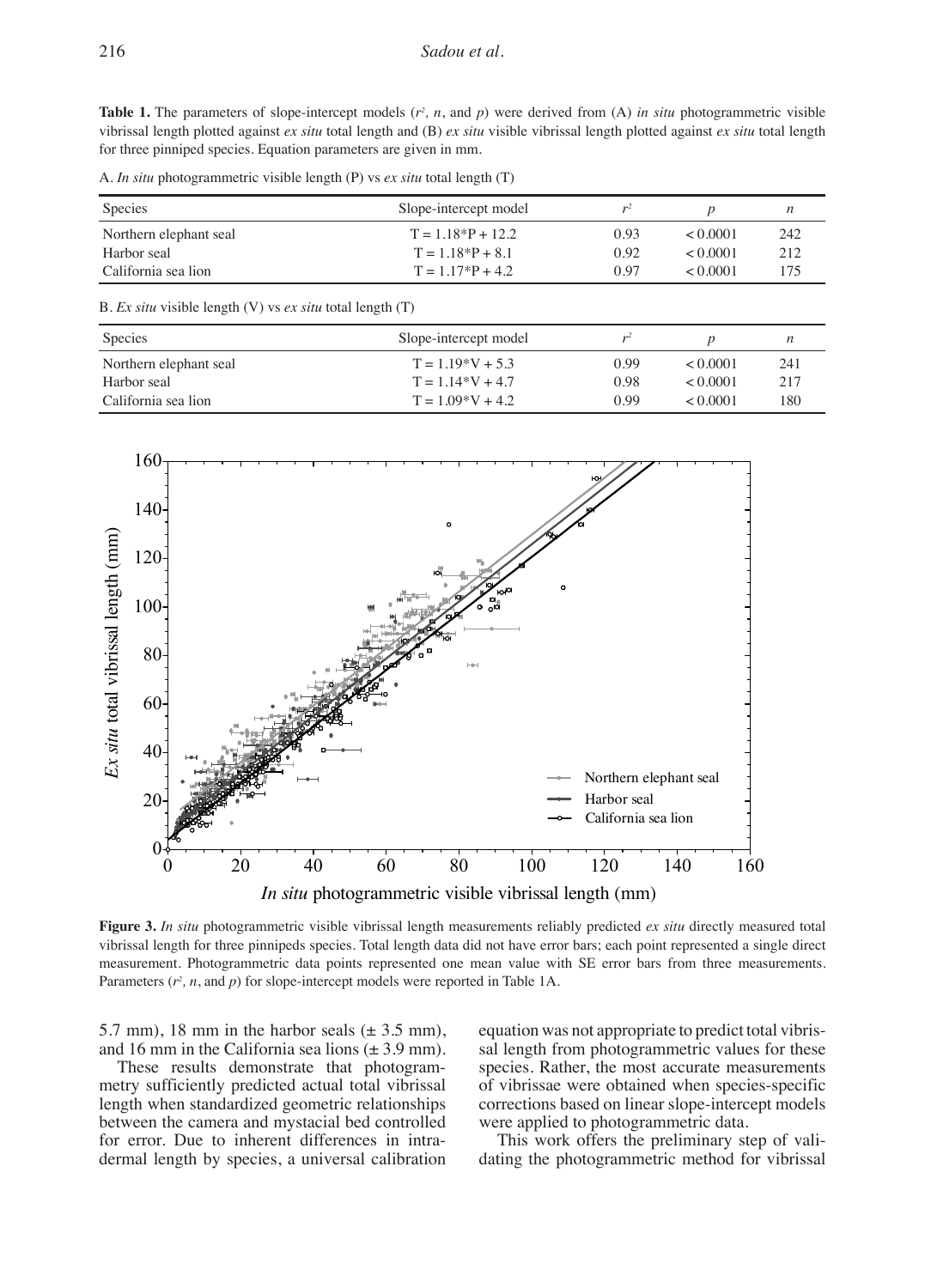growth rate determination in northern elephant seals, harbor seals, and California sea lions while positing a method for simple photogrammetry calibration with other species. These findings can be used to support future studies that apply calibrated photogrammetric methods to accurately quantify longitudinal growth and shedding patterns on the mystacial beds of live animals. Although biomarkers or other low-resolution sampling methods may be adequate to measure slow or linear growth of whiskers in aquatic mammals (Hirons et al., 2001; Cherel et al., 2009; Tyrrell et al., 2013), photogrammetry can confirm linear or nonlinear growth patterns. Using the proper calibration, this method can also identify von Bertalanffy parameters that appropriately describe tissue growth rates. Furthermore, photogrammetry enables the life cycle of whiskers to be measured in living animals, thus helping to determine how much time may be archived within the isotopic data of a single whisker. Given these benefits, calibrated photogrammetry should resolve confounds of growth dynamics and provide the ability to confidently apply reliable time scales to vibrissal isotopic signatures. Such research is ongoing with trained pinnipeds in our laboratory.

#### **Acknowledgments**

Research was conducted under the Marine Mammal Health and Stranding Response Program authorized under permit 932-1489 from the National Marine Fisheries Service of the United States. We thank The Marine Mammal Center, especially Tracy Goldstein and Deborah Fauquier, for access to samples and use of dissection facilities; Guy Oliver, Trashon Boudreaux, Deniz Tlabar, Andrew Rouse, and members of the Cognition and Sensory Systems Laboratory for their participation in data collection and processing; Pete Raimondi for review of statistical analyses; and Michael Connolly for financial assistance to MCS and construction of the photogrammetric measurement station.

#### **Literature Cited**

- Bell, C. M., Hindell, M. A., & Burton, H. R. (1997). Estimation of body mass in the southern elephant seal. *Marine Mammal Science*, *13*(4), 669-682. http://dx.doi. org/10.1111/j.1748-7692
- Brecht, M., Preilowski, B., & Merzenich, M. (1997). Functional architecture of the mystacial vibrissae. *Behavioural Brain Research*, *84*, 81-97. http://dx.doi. org/10.1016/S0166-4328(97)83328-1
- Burton, R., & Koch, P. (1999). Isotopic tracking of foraging and long-distance migration in northeastern Pacific

pinnipeds. *Oecologia*, *119*(4), 578-585. http://dx.doi. org/10.1007/s004420050822

- Cherel, Y., Kernaléguen, L., Richard, P., & Guinet, C. (2009). Whisker isotopic signature depicts migration patterns and multi-year intra- and inter-individual foraging strategies in fur seals. *Biology Letters*, *5*, 830-832. http://dx.doi.org/10.1098/rsbl.2009.0552
- Dehnhardt, G., & Kaminski, A. (1995). Sensitivity of the mystacial vibrissae of harbour seals (*Phoca vitulina*) for size differences of actively touched objects. *The Journal of Experimental Biology*, *198*, 2317-2323.
- Graham, B. S., Koch, P. L., Newsome, S. D., McMahon, K. W., & Aurioles, D. (2010). Using isoscapes to trace the movements and foraging behavior of top predators in oceanic ecosystems. In J. B. West, G. J. Bowen, T. E. Dawson, & K. P. Tu (Eds.), *Isoscapes: Understanding movement, pattern, and process on Earth through isotope mapping* (pp. 299-318). Houten, Netherlands: Springer. http://dx.doi.org/10.1007/978-90-481-3354-3\_14
- Greaves, D., Hammill, M., Eddington, J., Pettipas, D., & Schreer, J. (2004). Growth rate and shedding of vibrissae in the gray seal, *Halichoerus grypus*: A cautionary note for stable isotope diet analysis. *Marine Mammal Science*, *20*(2), 296-304. http://dx.doi.org/10.1111/j.1748-7692.2004. tb01158.x
- Haley, M. P., Deutsch, C. J., & Le Boeuf, B. J. (1991). A method for estimating mass of large pinnipeds. *Marine Mammal Science*, *7*(2), 157-164. http://dx.doi. org/10.1111/j.1748-7692.1991.tb00562.x
- Hall-Aspland, S., Rogers, T., & Canfield, R. (2005). Stable carbon and nitrogen isotope analysis reveals seasonal variation in the diet of leopard seals. *Marine Ecology Progress Series*, *305*, 249-259. http://dx.doi. org/10.3354/meps305249
- Hirons, A. C., Schell, D. M., & St. Aubin, D. J. (2001). Growth rates of vibrissae of harbor seals (*Phoca vitulina*) and Steller sea lions (*Eumetopias jubatus*). *Canadian Journal of Zoology*, *79*(6), 1053-1061. http:// dx.doi.org/10.1139/cjz-79-6-1053
- Hobson, K., Schell, D. M., Renouf, D., & Noseworthy, E. (1996). Stable carbon and nitrogen isotopic fractionation between diet and tissues of captive seals: Implications for dietary reconstructions involving marine mammals. *Canadian Journal of Aquatic Science*, *53*, 528-533. http://dx.doi.org/10.1139/f95-209
- Hückstädt, L. A., Koch, P. L., McDonald, B. I., Goebel, M. E., Crocker, D. E., & Costa, D. P. (2012). Stable isotope analyses reveal individual variability in the trophic ecology of a top marine predator, the southern elephant seal. *Oecologia*, *169*(2), 395-406. http://dx.doi. org/10.1007/s00442-011-2202-y
- Hyvärinen, H. (1989). Diving in darkness: Whiskers as sense organs of the ringed seal (*Phoca hispida saimensis*). *Journal of Zoology, London*, *218*, 663-678. http:// dx.doi.org/10.1111/j.1469-7998.1989.tb05008.x
- Ibrahim, L., & Wright, E. A. (1975). The growth of rats and mice vibrissae under normal and some abnormal